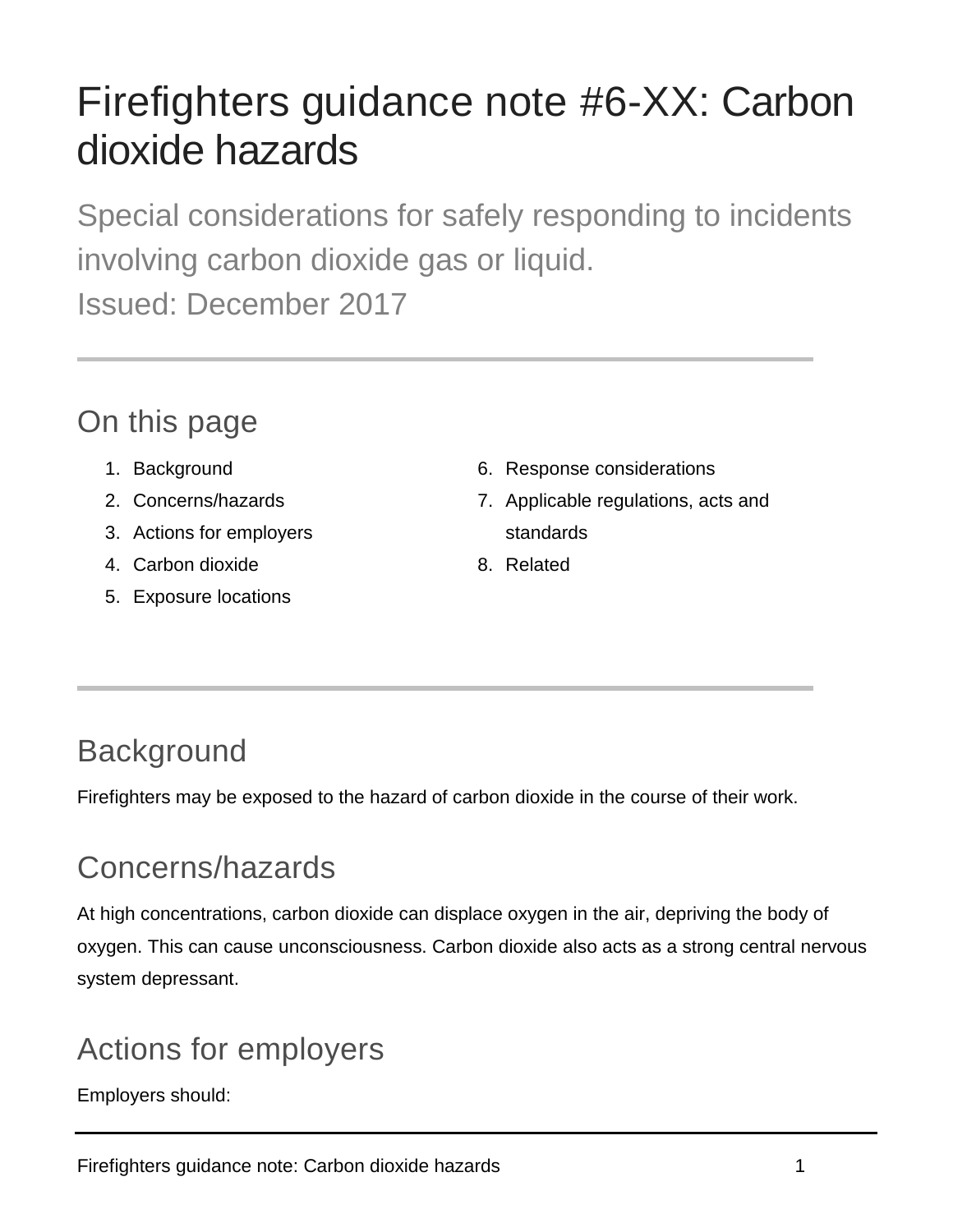- incorporate the principles set out in this guidance note into their standard operating procedures/operating guidelines
- consider consulting with their joint health and safety committee or health and safety representative when developing procedures/guidelines

## Carbon dioxide

Here are some basic facts about carbon dioxide, or CO<sub>2</sub>:

- CO<sub>2</sub> is a colourless and odourless gas that cannot be detected by human senses
- $\bullet$  the main route of CO<sub>2</sub> exposure is through inhalation
- $\bullet$  at high concentrations,  $CO<sub>2</sub>$  is considered an asphyxiant because it can displace oxygen in the air
- it is a strong central nervous system depressant
- liquid CO<sub>2</sub> is stored at extremely low, or cryogenic, temperatures direct contact with the liquid or cold vapors can chill or freeze the skin

A lack of oxygen can lead to various symptoms, such as:

- rapid breathing
- rapid heart rate
- clumsiness
- emotional upset
- fatigue
- nausea and vomiting
- collapse
- convulsions
- coma
- death

Symptoms occur more quickly with physical effort due to the increased rate of inhalation.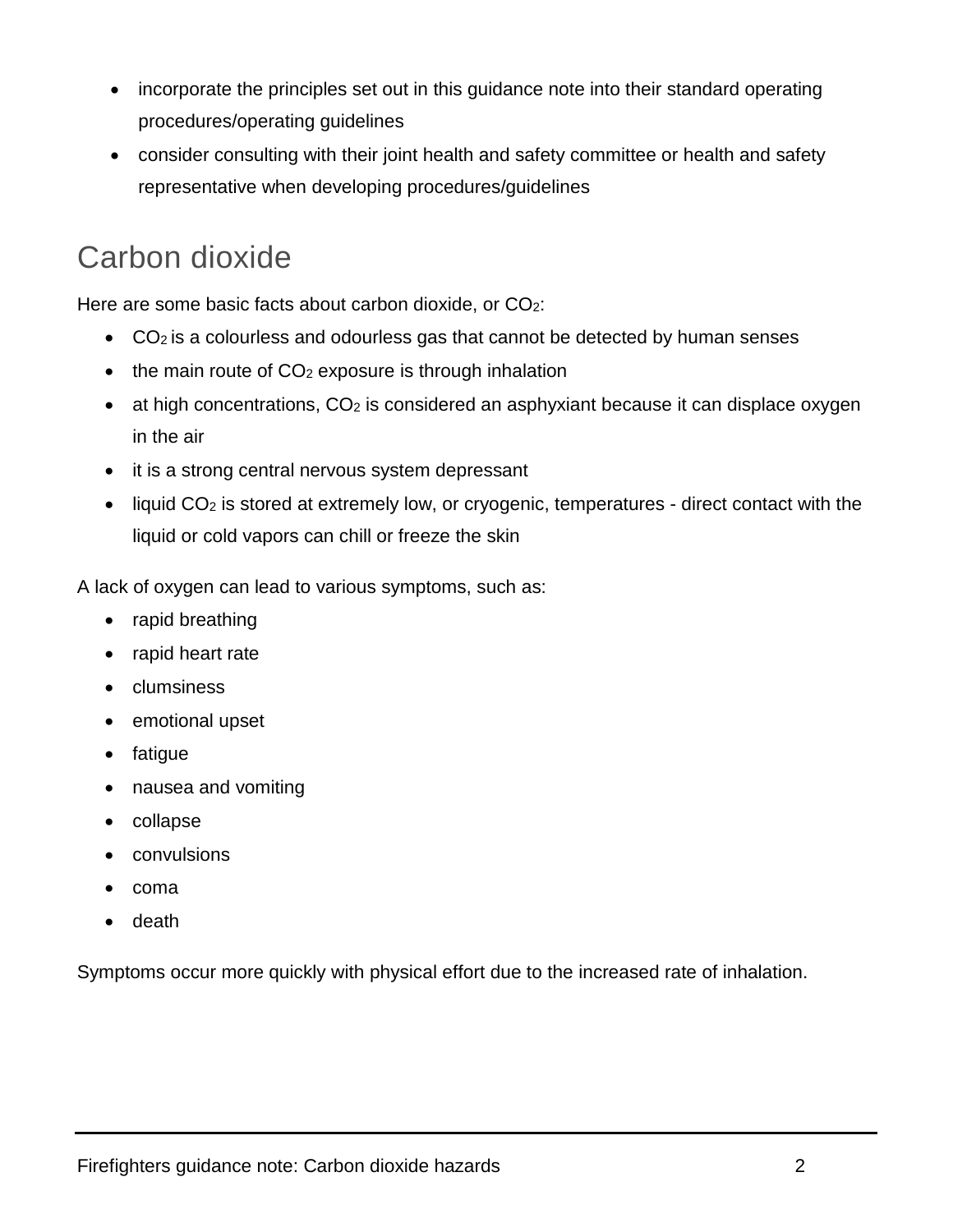## Exposure locations

Historically, CO<sub>2</sub> was typically delivered in pressurized cylinders to businesses serving carbonated beverages or draft beer.

Large volumes of cryogenic liquefied gas may be contained in a Dewar - a double-walled flask of metal or silvered glass with a vacuum between the walls, used to hold liquids at well below ambient temperature. These Dewars can be located either inside or outside the building and are refilled from a delivery vehicle.

CO2 systems can be found in commercial and industrial establishments, including brew-yourown-beer and wine establishments.

#### Response considerations

Occupants may report CO<sub>2</sub> alarms as carbon monoxide alarms. Self-contained breathing apparatus (SCBA), should be used to investigate.

When responding to a location where  $CO<sub>2</sub>$  is stored, be alert to the possibility that  $CO<sub>2</sub>$  may be leaking from the delivery systems. Wear appropriate personal protective equipment including gloves and SCBA.

Possible exposure signs to be alert for include:

- more than one victim with the symptoms listed above
- unconscious victims located in unventilated spaces
- CO<sub>2</sub> alarms sounding
- reports of leaking  $CO<sub>2</sub>$  from occupants

If a CO2 leak is suspected, consider the following measures:

- put on SCBA and begin ventilating the building
- positive-pressure ventilation to remove CO<sub>2</sub>, especially from below-ground areas, because of the high vapour density
- remove victims from the hazard area immediately, provide supplemental oxygen and contact emergency medical services